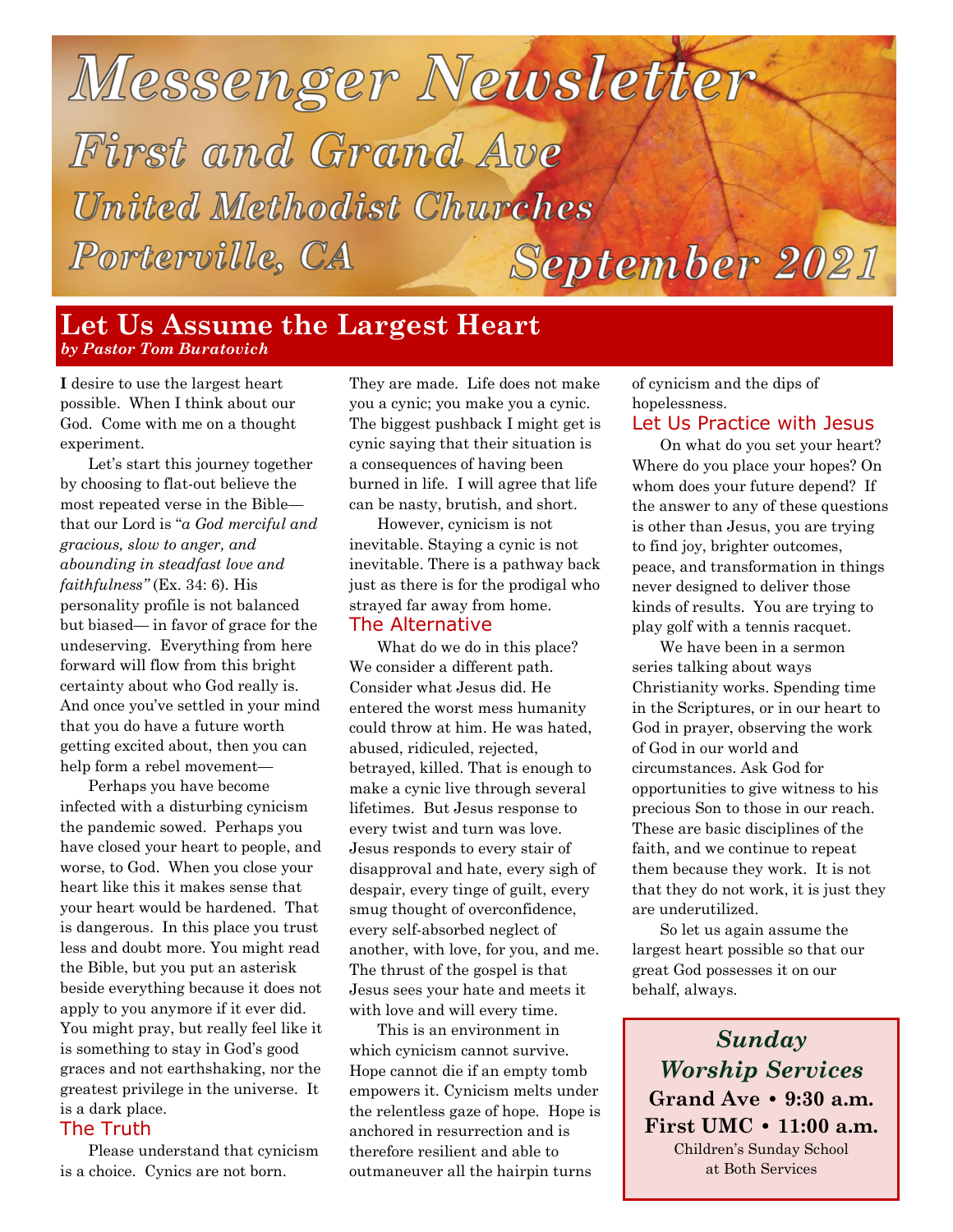## **Youth Ministry**

#### *Psalm 9:9-10 "The Lord is a refuge for the oppressed, a stronghold in times of trouble."*

**As** I live comfortably in my nice home, surrounded by an amazing wife and beautiful daughter, two happy dog's eager to play, I leisurely sit in my rocking chair and look at the news on my smart phone. What I see and read takes me out of my state of comfort and into a place of deep concern. In fact, my heart breaks and tears form threatening to pour down my face.

California is burning. Fires rage in our beautiful state, that has been in desperate need of rain for years now. Churches, homes, schools, and businesses burned to the ground as if they never existed in the first place. Many people are left without a place to call home. Pastors are left without a church building where they may have performed marriages and baptisms and witnessed people give their hearts to Jesus. While students are without a school, firemen, front line workers and volunteers work endlessly to stop the fire and help those in need.

I continue to read the news and I learn Afghanistan is back under tyrannical rule of the ruthless mob known as the Taliban. Men are being ripped out of their homes in front of their families to face challenges we cannot imagine. Woman and young girls are forced to cover their faces again and some are not going to be able to go to school. Let's not forget the poor girls taken from the only way of life they have known and forced into a new way of life that might as well be called slavery. Women hand off babies over barbed wire fences to American and foreign military members in the hopes of saving



their children they love. Christians are hiding in the mountains trying their best to avoid certain death at the hands of the new so called government rule. Door to door the Taliban roam searching for Christians and looking for any type of Christian material on phones they find. Fear ravages the land. The situation is horrendous.

As a Christian, these situations have broken my heart, and I'm sure many of you feel the same way. The first reaction my heart desires when reading of these horrible situations was to think of ways where I can help and make a difference. I believe Jesus has put the desire to help others that are suffering directly in the hearts of all believers. So, what can we do?

For the victims of the fires in California, you can visit umc.org and discover wonderful ways to make a positive impact in the lives of the victims of these fires. You can donate funds directly to churches or to the United Methodist Committee of Relief (UMCOR). What's really great about UMCOR is that 100% of donations go directly to where you desire your funds to help. You can also donate specific items to the United Methodist Committee on Relief's supply kits. Instructions for putting a kit together are at umcor.org/UMCOR/Relief-Supplies. These are wonderful

options to make a difference in the lives of fire victims.

When it comes to physically helping those who are victims of the tragedies occurring in Afghanistan things get extremely more difficult. Most organizations at this point of my writing are not allowed into the country. This is disheartening, but, let's not forget one of the most valuable blessings God has allowed us to have access to: prayer. We need to pray continuously for our Christian brothers and sisters being hunted down and for the women and girls facing atrocities that are beyond our thinking. We need to pray for the fathers and husbands facing horrific situations that they and their families face. We also need to pray for the Afghans who risked their lives to help American and Foreign militaries attempt to put an end to the evil their homeland has had to endure.

When the world believes they are in a situation of hopelessness, we must stand firmly on the hope of the Lord that is everlasting. Please join me in doing our part in helping those in need. Whether it be financially, physically, or through prayer. We can and will make a difference when we join together to help the hurting. Blessings to you and yours.

God is Love, *Ryan Ridenour*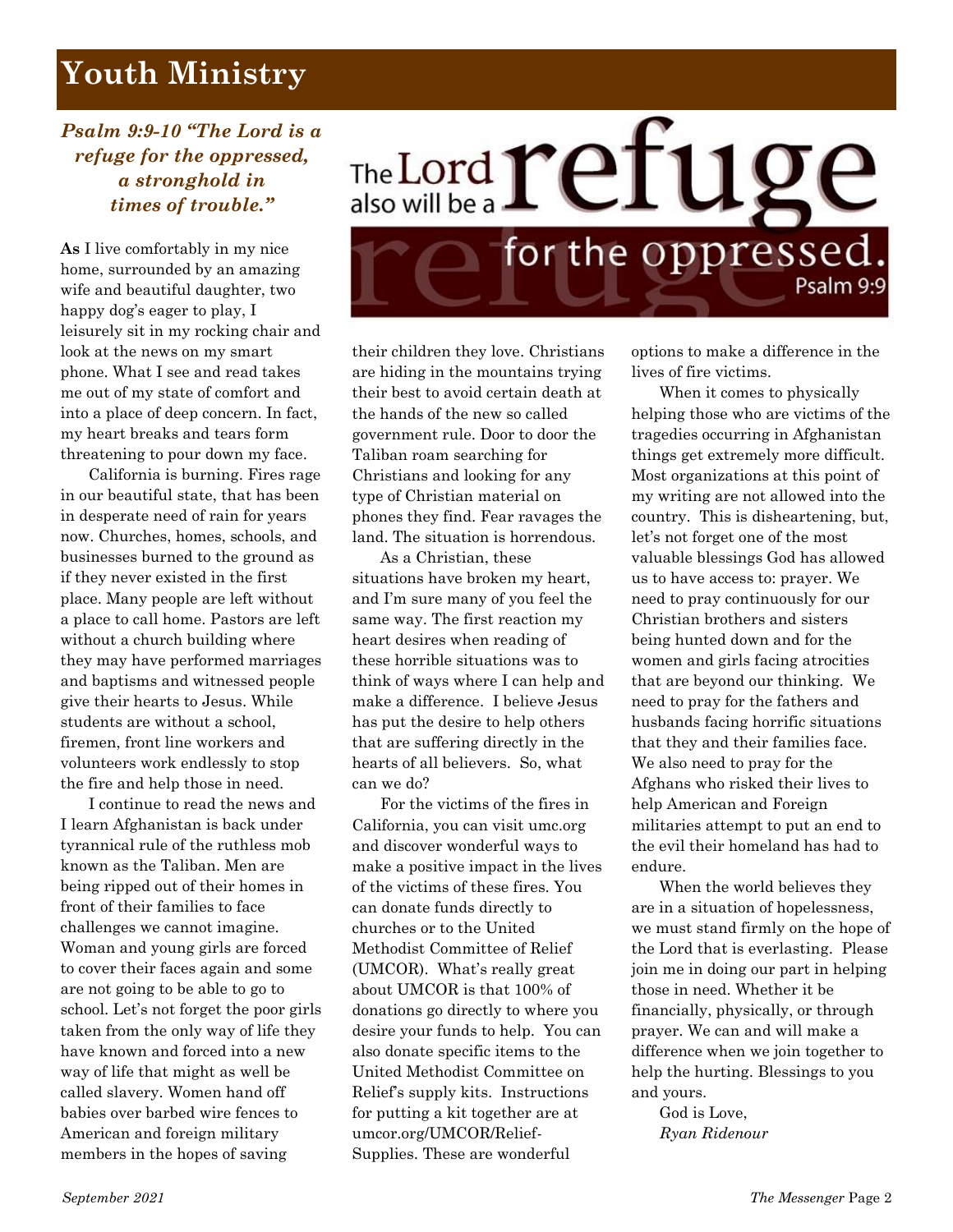## **Simply Loved Summer Lessons**

"And may you have

the power to understand, as all God's people<br>should bow uld, h

> we is (Ephesians 3:18)

**Over** the summer months, both First and Grand Ave's Children's Churches have been using a new curriculum called "Simply Loved". Let me be the first to tell you that everything you need to know, is all in the name. The curriculum uses Bible Stories to explain how God loves each and everyone of us. No matter what happens in our life, or in the lives of our Bible friends, God is right there simply loving us.

This curriculum uses a lot of the same types of things that we use in VBS. We have our Bible Buddies that help us with our Bible verses. Bible stories, songs and a Bible Buddy video that tells us about our Buddies and what their lives are like. Each month we have a new Bible Buddy, Bible verse, and Bible Point.

In the month of June, our Buddy was Savannah the giraffe. We learned about her life and how her long neck can help us remember how deep God's love is for us and that He always loves us. Even when sin came into the world, His love never failed Adam and Eve and their descendants.

In July, we learned about Rae a giant manta ray. Rae taught us how we can trust God and that He always keeps His promises. Even if it doesn't look like something that God said will happen, if He promises it, He will make it so. God told Abraham that he would be the Father of many nations when he had no children. He told Abraham and Sarah that a baby would be born to them, even though Sarah was very old. Even Jacob and Esau's problems got worked out because, we can trust God.

In August, Decker the decorator crab taught us that Jesus loves everyone. It doesn't matter to Jesus if you are rich or poor, popular or not popular. He loves everyone.



We have been having a whole lot of fun in Sunday School acting out the Bible Stories and shouting out Bible points. The kids and teachers have all been enjoying themselves as we have been approaching Bible Stories in a different way. Silliness, and seriousness, being loud and quiet, and sometimes a little craziness are all involved as Sunday School takes a look into the lives of the

wild animals. Their lives are then tied into our Bible Stories and songs. But at the nucleus of all of this is, pure love. God's love for us. Exactly as the curriculum is named "Simply Loved". The most important thing that any child can learn.

For the word of the Lord holds true, and we can trust erything he does.

(Psalm 33-4)

nt: Love er. Just as I have loved

love each other

Blessings, *Melody Burkhart*  Children's Sunday School

*"And may you have the power to understand, as all God's people should, how wide, how long, how high, and how deep his love is." Ephesians 3:18*

*Maybe God is speaking to you about helping teach these young lives about Jesus, please contact me, Melody! It has never been easier to prepare! The materials are excellent and "Sunday Morning ready" for you to dig in with your class. Send me an email at mellyab@icloud.com.*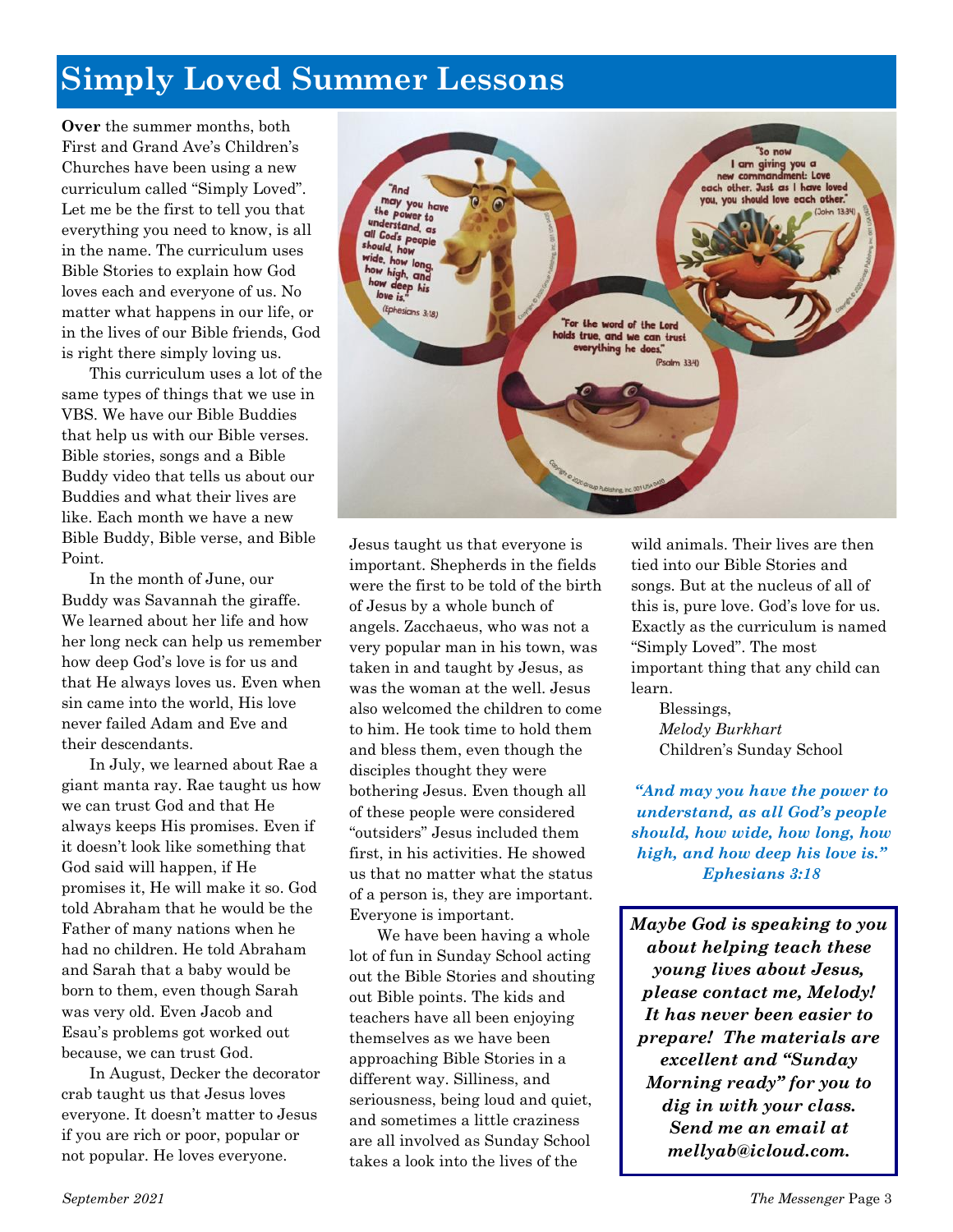## **Butterflies, Blossoms and Good News!**

*By Judy Lowery*

**Tucked** away in a rough and tumble neighborhood of Detroit is large plot of land that has been developed into a cut flower garden, a bright spot of color and vibrant with life. Al and I rode with our daughter Shanda into the city last Saturday looking for this garden, also known as "Detroit Abloom."

Shanda was going to play her viola in a string quartet for a community event there and we were invited to accompany her. Of course, we accepted. What a treat!

We drove past abandoned houses, junky vacant lots, blocks of well-cared for homes and other streets with neglected houses, following Shanda's GPS until we finally saw the sign "Detroit Abloom" at the entrance of the gardens.

While she was warming up for the performance, Al and I walked around some of the flower beds, admiring the sunflowers, butterfly bushes and other flowers growing in profusion.

Monarch butterflies were especially abundant around the purple blooms of the butterfly bushes. Purple and orange…very beautiful to see. There was a butterfly nursery where butterflies and moths are raised, obviously successful with the numbers of them inhabiting the gardens.

He and I followed a path around the gazebo where the



*Shonda performs with quartet*

quartet would be performing to a small raised pond covered with lily pads in bloom. It was mesmerizing to a couple of children who stood leaning over the edge looking for fish. With just a few minutes to spare, we visited the "Kids Abloom" area behind the pond with more flower gardens and places for children to explore and learn.

As the concert began, we hurried to get a couple of seats, first out in the direct sunlight but then relocating to a shady spot under a tree with low hanging branches. About fifty people gathered, some sitting on the ground on blankets, others on lawn chairs or chairs provided by the organizers.

The smell of grease filtered through the air, as Chick Pea fritters were cooked over a fire pit. It was an especially warm, humid day, which must have been miserable for the cook as he stood near the open flames. The fritters, an African dish, were complimentary for the crowd to snack on while enjoying the music.

The Detroit Symphony Orchestra quartet was made up of two violinists, a cellist and Shanda on the viola. Over the course of an hour, they entertained us with a variety of music—classical, baroque, Broadway hits and a little bit of "Motown" too.

From my vantage point underneath the tree, I watched birds and butterflies flitting over the sea of colorful flowers in the garden. The afternoon at Detroit Abloom was truly a unique sensory experience.

Hearing Shanda perform with the quartet was especially sweet after her sharing some positive news with us about the journey with cancer that she's been on since 2015. Recent brain scans showed no new growths, resulting in changing the protocol of treatments she has been following.



*Monarch Butterfly*

The medication prescribed by Shanda's doctor about a month ago had worked well to reduce symptoms she had recently started experiencing, a great answer to prayer. Because it caused some negative side effects though, she was happy that the doctor said she could reduce the amount she was taking, another answer to prayer. Her ability to play the viola has not been affected by any of the treatments she has undergone truly miraculous.

The delicate butterflies at Detroit Abloom reminded me of the transformation that happens when we put our faith in Christ as Lord and Savior. We aren't there yet and most of us have a long road ahead with plenty of obstacles to overcome. Our bodies are fragile, vulnerable to disease. However, we have hope that through the work of the Holy Spirit we are being changed inwardly, becoming more and more like Jesus until that time when we are with Him forever.

That hope is our Good News!

*"In reply Jesus declared, 'I tell you the truth, no one can see the kingdom of God unless he is born again.'* 

*" 'How can a man be born when he is old?' Nicodemus asked. 'Surely he cannot enter a second time into his mother's womb to be born!'*

*"Jesus answered, 'I tell you the truth, no one can enter the kingdom of God unless he is born of water and the Spirit. Flesh gives birth to flesh, but the Spirit gives birth to spirit.'" John 3:3-6 NIV*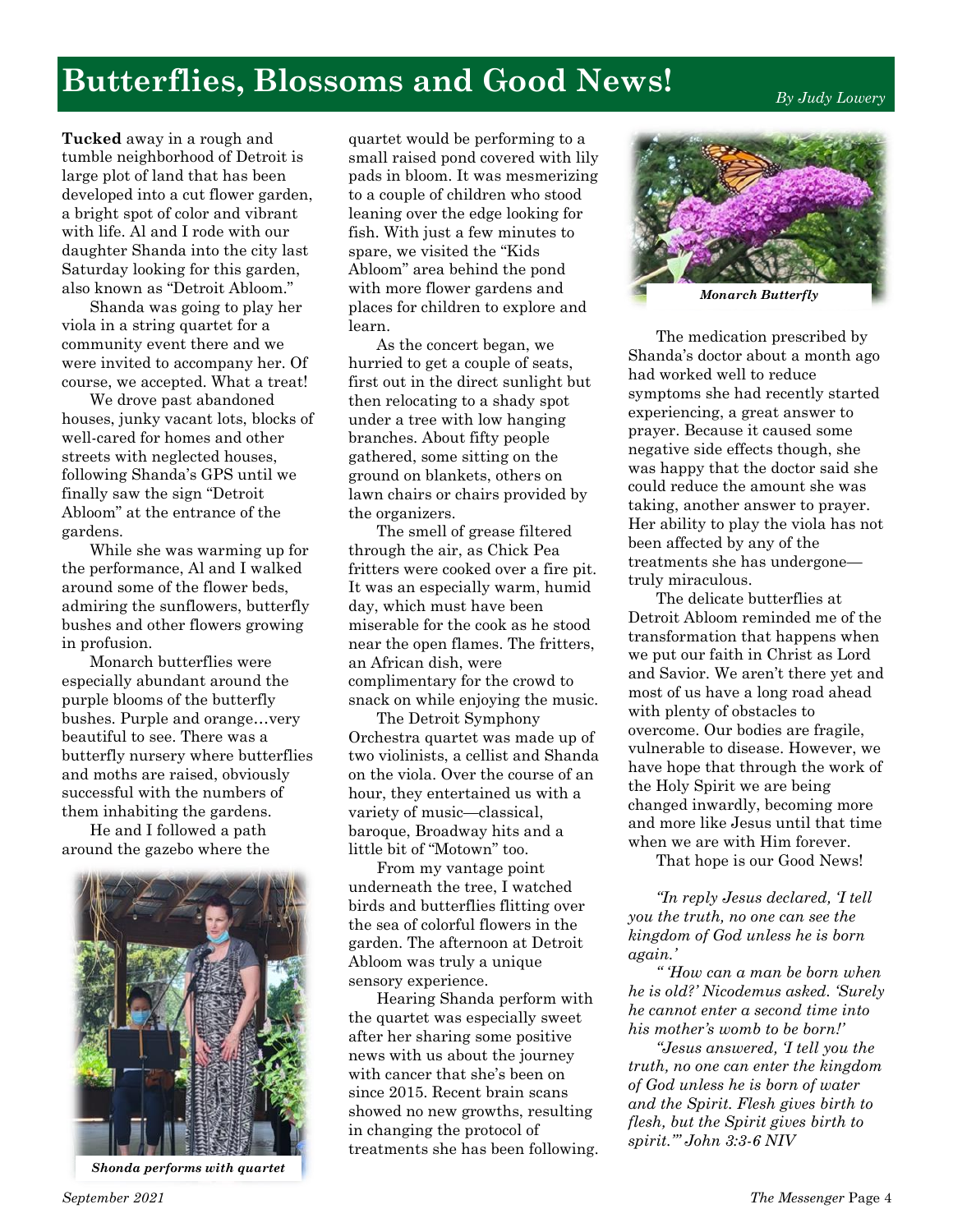## **September 2021 Prayer Calendar**

**Wednesday, September 1 -** Pray for the Bible Study today from 1:00 to 2:00 p.m. via Zoom.

**Thursday, September 2 -** Pray for the ladies of Linda Circle.

**Friday, September 3 -** Pray for safe travel during the Labor Day weekend.

**Saturday, September 4 -** Pray for the Clothing Closet at FUMC.

**Sunday, September 5 -** Pray for Sunday Worship Services.

> GAUMC 9:30 a.m. FUMC 11:00 a.m.

**Monday, September 6 -** Pray and praise God for his everlasting love.

**Tuesday, September 7 -** Pray for the Praise Team as they prepare for Sunday Worship.

**Wednesday, September 8 -** Pray for the Bible Study today from 1:00 to 2:00 p.m. via Zoom.

**Thursday, September 9 -** Pray for Ryan and Melody as they prepare Fall activities and lessons for the youth and children of our churches.

**Friday, September 10 -** Pray and reflect on Bible verse Romans 12:12 *"Be joyful in hope, patient in affliction, faithful in prayer."*

**Saturday, September 11 -** Pray for the ones who are grieving loved ones.

**Sunday, September 12 -** Pray for Sunday Worship Services.

GAUMC 9:30 a.m.

FUMC 11:00 a.m.

**Monday, September 13 -** Pray and know that God is with you as you go through the week.

**Tuesday, September 14 -** Pray and reflect on Bible verse Micah 6:8 *"He has shown you, O mortal, what is good. And what does the Lord require of you? To act justly and to love mercy and to walk humbly with your God."*

**Wednesday, September 15 -** Pray for the Bible Study today from 1:00 to 2:00 p.m. via Zoom.

**Thursday, September 16 -** Pray and reflect on Bible verse Isaiah 46:4 *"Even to your old age and gray hairs I am He, I am He who will sustain you. I have made you and I will carry you; I will sustain you and I will rescue you."*

**Friday, September 17 -** Pray for Pastor Tom as he completes his sermon for Sunday Worship Services.

**Saturday, September 18 -** Pray for the Greeters who will welcome all to Sunday Worship Services.

**Sunday, September 19 -** Pray for Sunday Worship Services.

GAUMC 9:30 a.m.

FUMC 11:00 a.m.

**Monday, September 20 -** Pray for all the church committee members as they make important decisions for our churches.

**Tuesday, September 21 -** Pray and reflect on Bible verse Matthew 5:16 *"In the same way, let your light shine before others, that they may see your good deeds and glorify your Father in heaven."*

**Wednesday, September 22 -**  Pray for the Bible Study today from 1:00 to 2:00 p.m. via Zoom. .

**Thursday, September 23 -** Pray for the homeless in our community of Porterville.

**Friday, September 24 -** Pray and reflect on Bible verse Isaiah 54:10 *"Though the mountains be shaken and the hills be removed, yet by unfailing love for you will not be shaken nor will my covenant of peace be removed." says the Lord who has compassion on you."*

**Saturday, September 25 -** Pray for all your many blessings.



**Sunday, September 26 -** Pray for Sunday Worship Services.

GAUMC 9:30 a.m.

FUMC 11:00 a.m.

**Monday, September 27 -** Pray and read Bible verse 2 Chronicles 15:7 *"But as for you, be strong and do not give up, for your work will be rewarded."*

**Tuesday, September 28 -** Pray for the ones in our churches who are ill and the ones who are rehabilitating, Pray for strength and healing.

**Wednesday, September 29 -** Pray for the Bible Study today from 1:00 to 2:00 p.m. via Zoom.

**Thursday, September 30 -** Pray and reflect on Job 34:32 *"Teach me what I cannot see, if I have done wrong, I will not do so again."*